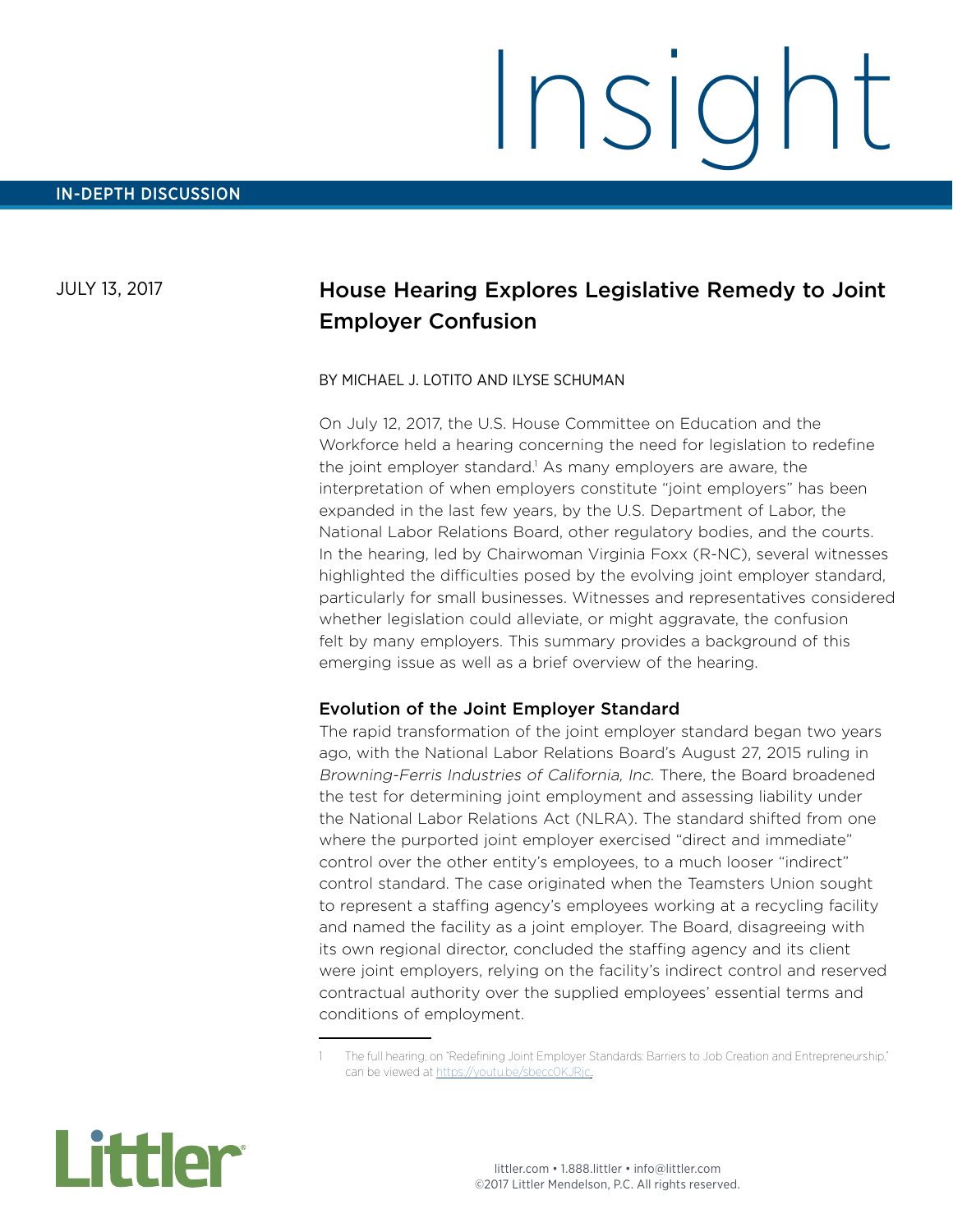The Browning-Ferris holding—which is currently on appeal before the U.S. Court of Appeals for the D.C. Circuit—upended decades of long-standing precedent. It also appeared to conflict with other Board guidance. In April 2015, for example, the Board issued an Advice Memorandum analyzing the relationship between a franchisee, Nutritionality, and its franchisor, Freshii, concerning the operation of a single casual restaurant in Chicago. In that guidance ("the Freshii Memo"), the Board's associate general counsel concluded that Nutritionality and Freshii were not joint employers, either under then-existing Board precedent or under the proposed standard that was adopted in Browning-Ferris months later.

Yet, as Representative Bradley Byrne (R-AL) pointed out in Wednesday's hearing, the Board declined to clarify the applicability of the Browning-Ferris decision to the franchise context earlier this year, despite a request from 13 House Democrats. By letter dated June 27, 2017, the current general counsel, a holdover from the Obama administration, stated only that the Freshii Memo "speaks for itself and, of course, should be read in light of subsequent developments," including Browning-Ferris.

The reconfiguration of the joint employer standard has continued outside the Board's realm as well. The recent decision from the Fourth Circuit Court of Appeals in Salinas v. Commercial Interiors Inc. came up repeatedly throughout the hearing, for example.2 In Salinas, the appellate court announced a new six-factor joint employer test for claims brought under the Fair Labor Standards Act (FLSA), ultimately finding joint employment. In doing so, the court rejected tests already used by other circuit courts, which focus on the economic realities between the alleged joint employers. According to witness Roger King, Senior Labor and Employment Counsel with HR Policy Association, the Salinas opinion thus not only created yet another FLSA joint employment test but planted the seeds for increased litigation from plaintiffs seeking to test this theory in other jurisdictions.

Several witnesses testified as to the patchwork of joint employer tests applicable in varying scenarios. Richard Heiser of FedEx Ground asserted that, by his count, at least 15 different standards are in play among the circuit courts, federal regulations, and agency interpretations. Mary Kennedy Thompson of Dwyer Group, testifying on behalf of the International Franchise Association, referred to the fact that both the Occupational Health and Safety Administration and the Department of Labor's Wage and Hour Division released administrative directives expanding their approaches to joint employment since Browning-Ferris. Mr. King added that the EEOC's interpretation of joint employment under Title VII involves a complicated 15-factor test.

On the other hand, additional witnesses and commentators contended that the much-maligned patchwork of tests among claims and agencies is not the result of sheer whim or abuse of authority. As these witnesses pointed out, variations arise, at least to some extent, due to the different statutory schemes underlying the particular joint employer analysis. That is, because the purpose of the FLSA is different from the purpose

of the Occupational Health and Safety Act or the NLRA, it makes sense that the standards employed in these contexts may differ. In defense of continued reliance on multi-factor, common-law standards, these individuals argued further that the joint employer determination necessarily involves a fact-specific analysis because there are so many types of industries, employers, and contractual relationships.

Despite the trend since 2015 toward expansion of the joint employment doctrine, the Trump administration has signaled its intent to return to more narrow, employer-friendly interpretations. For example, on June 7, 2017, Secretary of Labor Alex Acosta announced the withdrawal of a 2016 Wage and Hour Administrative Interpretation, an informal guidance that had established new standards for determining joint employment

Insight is published by Littler Mendelson in order to review the latest developments in employment law. Insight is designed to provide accurate and informative information and should not be considered legal advice.

<sup>2</sup> Nina Markey & Andrew Rogers, [Fourth Circuit Decision Establishes New Six-Factor Test for Determining Joint Employment under the FLSA](https://www.littler.com/publication-press/publication/fourth-circuit-decision-establishes-new-six-factor-test-determining), Littler Insight (Feb. 21, 2017).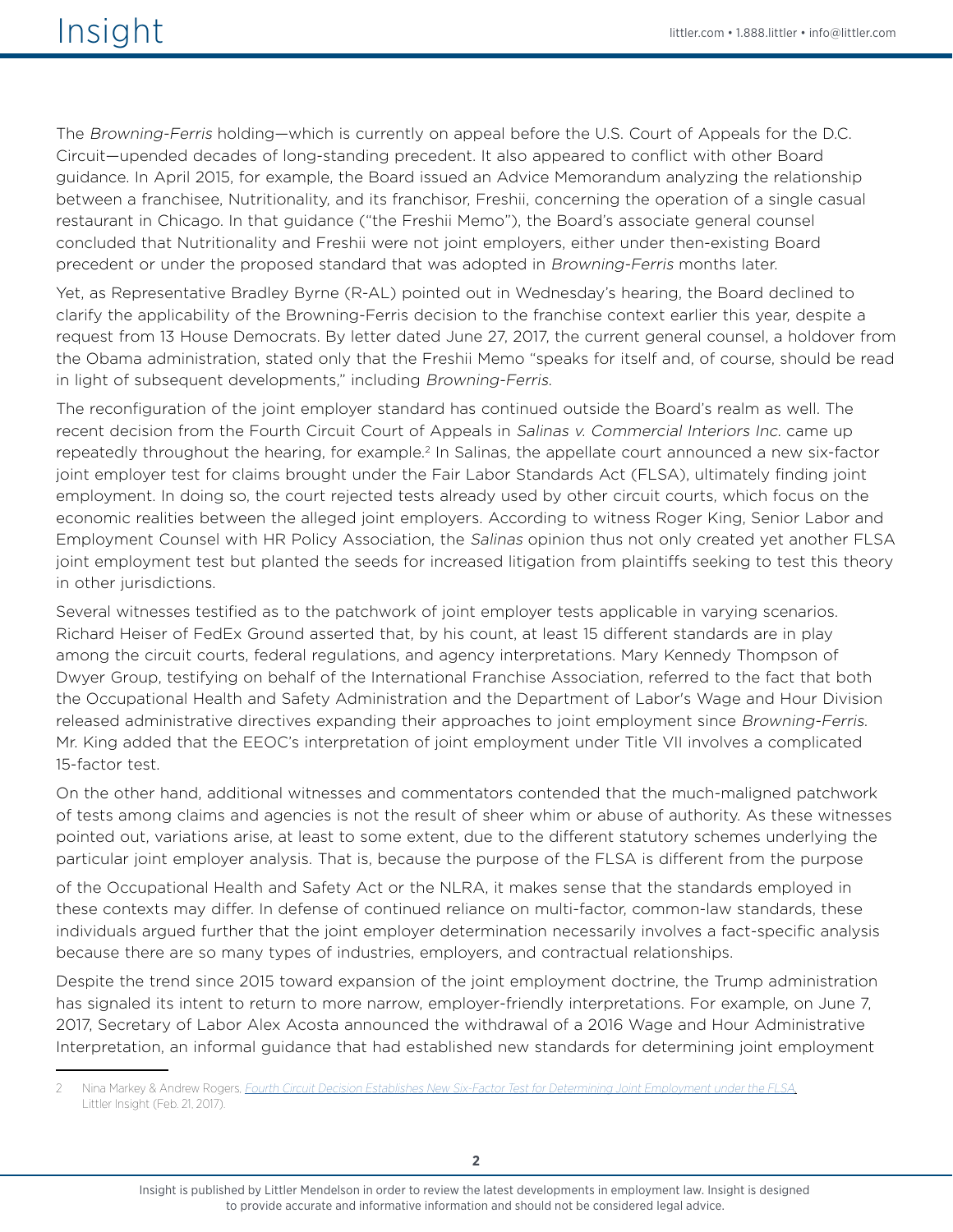under the FLSA and the Migrant and Seasonal Agricultural Worker Protection Act.<sup>3</sup> The House hearing stakes out another potential path for the current administration and legislative majority to rein in federal interpretations of "employment."

## Calls for a Legislative Fix

Throughout the hearing, witnesses from the employer community consistently urged the House to craft a legislative solution to simplify the law on joint employment. Witnesses described, based on their real-world experiences, how the shifting joint employment sands are hurting their business. In particular, Jerry Reese of Dat Dog in New Orleans, testifying on behalf of the Coalition to Save Local Businesses, explained how his plan to add franchises across the South is being hindered by the uncertainty involving the joint employer standard. He shared his concern that his company's need to maintain brand standards in franchisees, through training for example, exacerbates the threat that regulators will treat such controls as evidence of a joint employer relationship. Ms. Thompson echoed those concerns, noting that her employer has been pulling back the support provided to franchisees, out of fear that it will be considered a joint employer.

Witnesses recounted that they are thus forced to be conservative with their franchising plans not only because they are not sure how to proceed in balancing those relationships without violating the law but also because of the legal costs associated with figuring it out. Several witnesses expressed frustration that funds put toward legal and consulting fees—and, of course, fees devoted to any eventual litigation—would be better spent providing more business and franchise opportunities, higher wages, and increased benefits.

Witnesses explicitly requested that the House take up the issue and draft a bill clarifying the joint employer standard. They asserted that, with greater certainty of the legal landscape, small and large employers could develop more ambitious plans for growth. Chairwoman Foxx and Rep. Byrne endorsed a legislative approach. Indeed, both argued that it is Congress' duty to eliminate any such confusion in the law, and not the role of either the courts or executive branch.

Other witnesses and Committee members, however, disputed the need for new laws to address or reconcile the joint employer tests. They cautioned against adopting a one-size-fits-all legislative approach because, as noted earlier, there are numerous factors to consider in determining joint employer status in each unique scenario. They pointed out that the courts have been interpreting these same statutes using common law for decades and, moreover, that courts similarly would end up interpreting the terms of any new legislation. Even if a new law could add clarity, detractors noted that the alleged immunization of prime contractors and franchisors would result in a loss of worker wages and protections overall, especially because there may be no meaningful remedy available to workers who either cannot identify or recover from their employer.

## Potential Legislative Approaches

Witnesses at the hearing generally did not delve into the specifics of any potential bills, but a couple of their proposals are noteworthy. Mr. King suggested, for example, that legislation could retain some of the flexibility of the multi-factor tests by codifying approaches from the common law, while still fostering certainty. Mr. Heiser proposed a safe harbor provision, which would protect employers that maintain vendor compliance programs.

While not mentioned at the hearing, there has been a flurry of activity in the state legislatures on this topic, specifically in the franchise context. This year alone, at least eight states (most recently North Carolina, Alabama, and Arkansas) have enacted laws clarifying that franchisors are not the employers of franchisees or their employees, for purposes of state employment regulations. In some jurisdictions, such as Arizona, a franchisor may not be deemed an employer or co-employer unless it agrees, in writing, to assume that role.

Insight is published by Littler Mendelson in order to review the latest developments in employment law. Insight is designed to provide accurate and informative information and should not be considered legal advice.

<sup>3</sup> Michael J. Lotito & Ilyse Schuman, [DOL Withdraws Joint Employer and Independent Contractor Guidance](https://www.littler.com/publication-press/publication/dol-withdraws-joint-employer-and-independent-contractor-guidance), Littler ASAP (June 7, 2017).